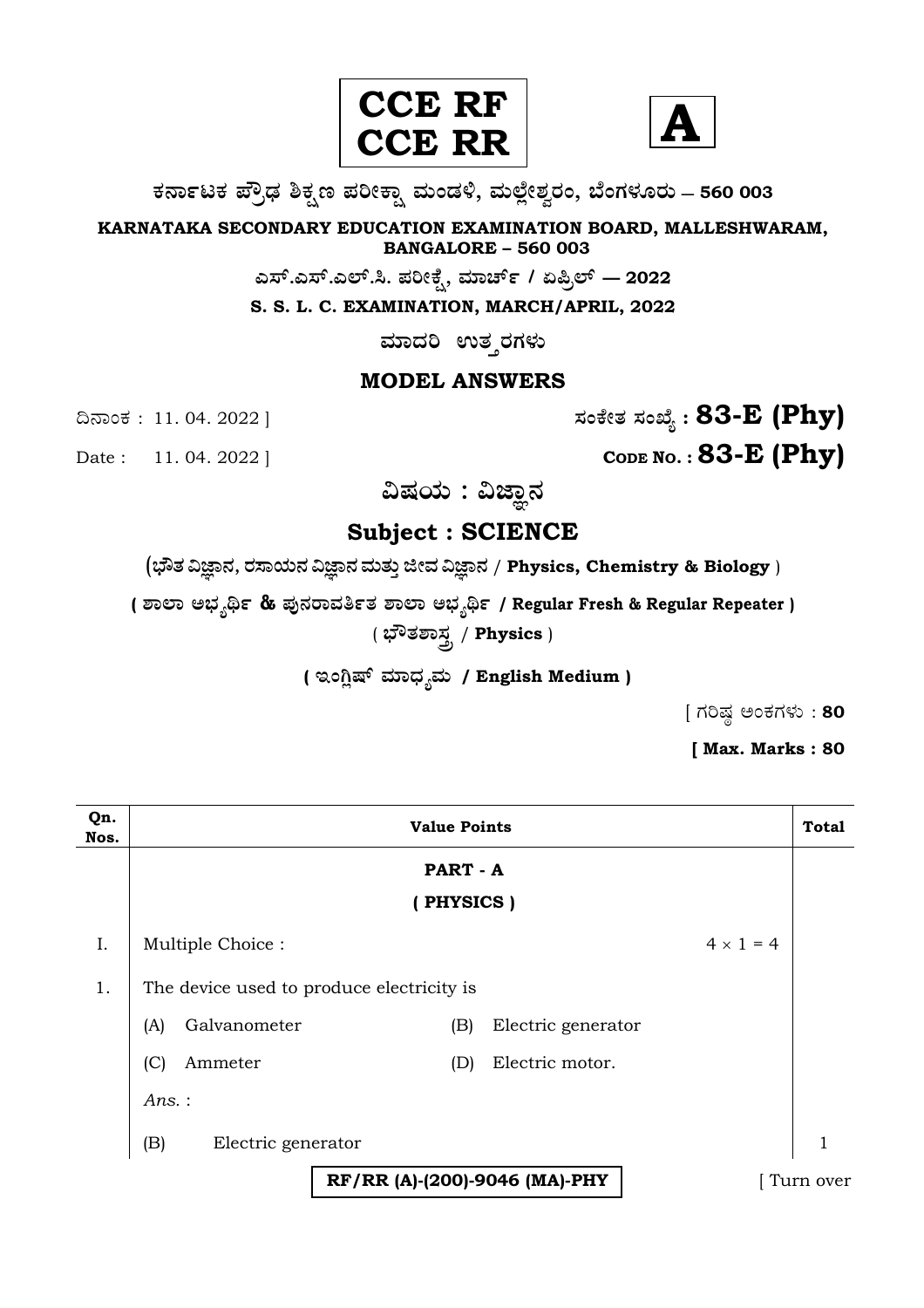**83-E (PHY)** 2 **CCE RF & RR**

| Qn.<br>Nos. | <b>Value Points</b>                                                                                                                 | <b>Total</b> |  |
|-------------|-------------------------------------------------------------------------------------------------------------------------------------|--------------|--|
| 2.          | correct formula that shows the relationship between potential<br>The                                                                |              |  |
|             | difference, electric current and resistance in an electric circuit is                                                               |              |  |
|             | (A) $I = \frac{R}{V}$<br>$(B)$ $I = VR$                                                                                             |              |  |
|             | (C) $V = \frac{I}{R}$<br>(D) $R = \frac{V}{I}$ .                                                                                    |              |  |
|             | $Ans.$ :                                                                                                                            |              |  |
|             | (D) $R = \frac{V}{I}$                                                                                                               | 1            |  |
| 3.          | In Fleming's right hand rule, the middle finger indicates the direction of                                                          |              |  |
|             | induced electric current<br>magnetic field<br>(A)<br>(B)                                                                            |              |  |
|             | motion of the conductor<br>mechanical force.<br>(C)<br>(D)                                                                          |              |  |
|             | Ans.:                                                                                                                               |              |  |
|             | induced electric current<br>(A)                                                                                                     | 1            |  |
| 4.          | To get diminished and real image of an object from a convex lens, the object<br>should be placed<br>at principal focus $F_1$<br>(A) |              |  |
|             | between principal focus $F_1$ and $2F_1$<br>(B)                                                                                     |              |  |
|             | beyond $2F_1$<br>(C)                                                                                                                |              |  |
|             | between principal focus $F_1$ and optical centre O.<br>(D)                                                                          |              |  |
|             | $Ans.$ :                                                                                                                            |              |  |
|             | (C)<br>beyond $2F_1$                                                                                                                | 1            |  |
| II.         | $2 \times 1 = 2$<br>Answer the following questions :                                                                                |              |  |
| 5.          | Magnetic field lines do not intersect each other. Why?                                                                              |              |  |
|             | $Ans.$ :                                                                                                                            |              |  |
|             | At the point of intersection the compass needle would point towards two                                                             |              |  |
|             | directions which is not possible.                                                                                                   | 1            |  |

### **RF/RR (A)-(200)-9046 (MA)-PHY**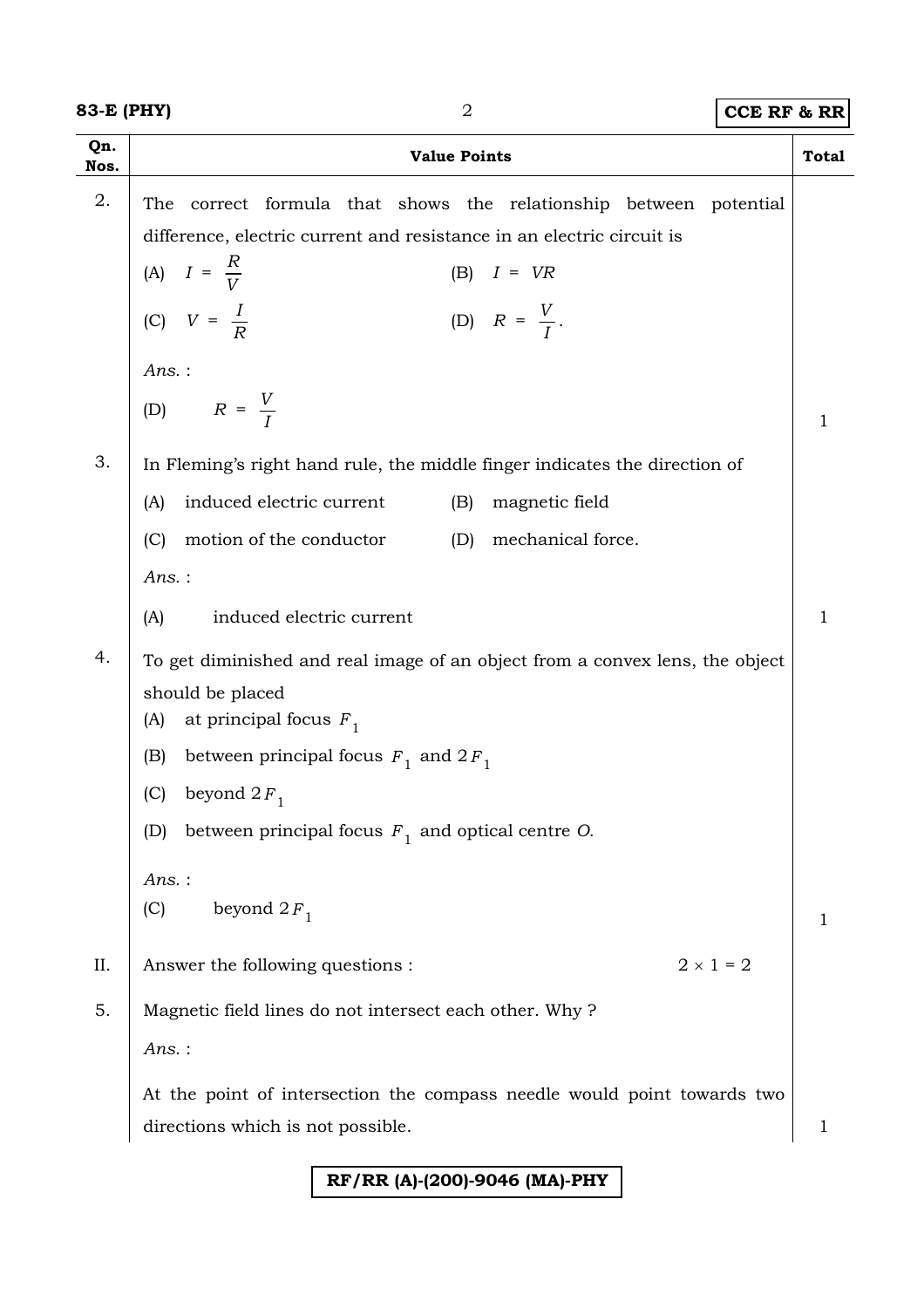|             | <b>CCE RF &amp; RR</b>                    | 3                                                                                                                                                                                   | 83-E (PHY)   |
|-------------|-------------------------------------------|-------------------------------------------------------------------------------------------------------------------------------------------------------------------------------------|--------------|
| Qn.<br>Nos. |                                           | <b>Value Points</b>                                                                                                                                                                 | <b>Total</b> |
| 6.          | $Ans.$ :                                  | Mention the SI unit of power of lens.                                                                                                                                               |              |
|             | dioptre                                   |                                                                                                                                                                                     | 1            |
| III.        |                                           | $2 \times 2 = 4$<br>Answer the following questions :                                                                                                                                |              |
| 7.          | $Ans.$ :                                  | Draw the schematic diagram of an electric circuit comprising of electric cell,<br>electric bulb, ammeter and plug key.                                                              |              |
| 8.          |                                           | An object is placed at 25 cm in front of a concave mirror of focal length 15<br>cm. At what distance from the mirror should a screen be placed in order to<br>obtain a sharp image? | 2            |
|             | Ans.:                                     | <b>OR</b><br>A concave lens has focal length of 15 cm. At what distance should the object<br>from the lens be placed so that it forms an image at 10 cm from the lens ?             |              |
|             | $\frac{1}{v} + \frac{1}{u} = \frac{1}{f}$ | $\frac{1}{2}$                                                                                                                                                                       |              |
|             |                                           | $\frac{1}{v} = \frac{1}{f} - \frac{1}{u} = \frac{1}{-15} - \frac{1}{-25}$<br>$\frac{1}{2}$                                                                                          |              |
|             |                                           | $\frac{1}{v} = \frac{-5+3}{75} = \frac{-2}{75}$<br>$\frac{1}{2}$                                                                                                                    |              |
|             |                                           | $v = \frac{75}{2} = -37.5$ cm<br>$\frac{1}{2}$                                                                                                                                      |              |

**RF/RR (A)-(200)-9046 (MA)-PHY** [ Turn over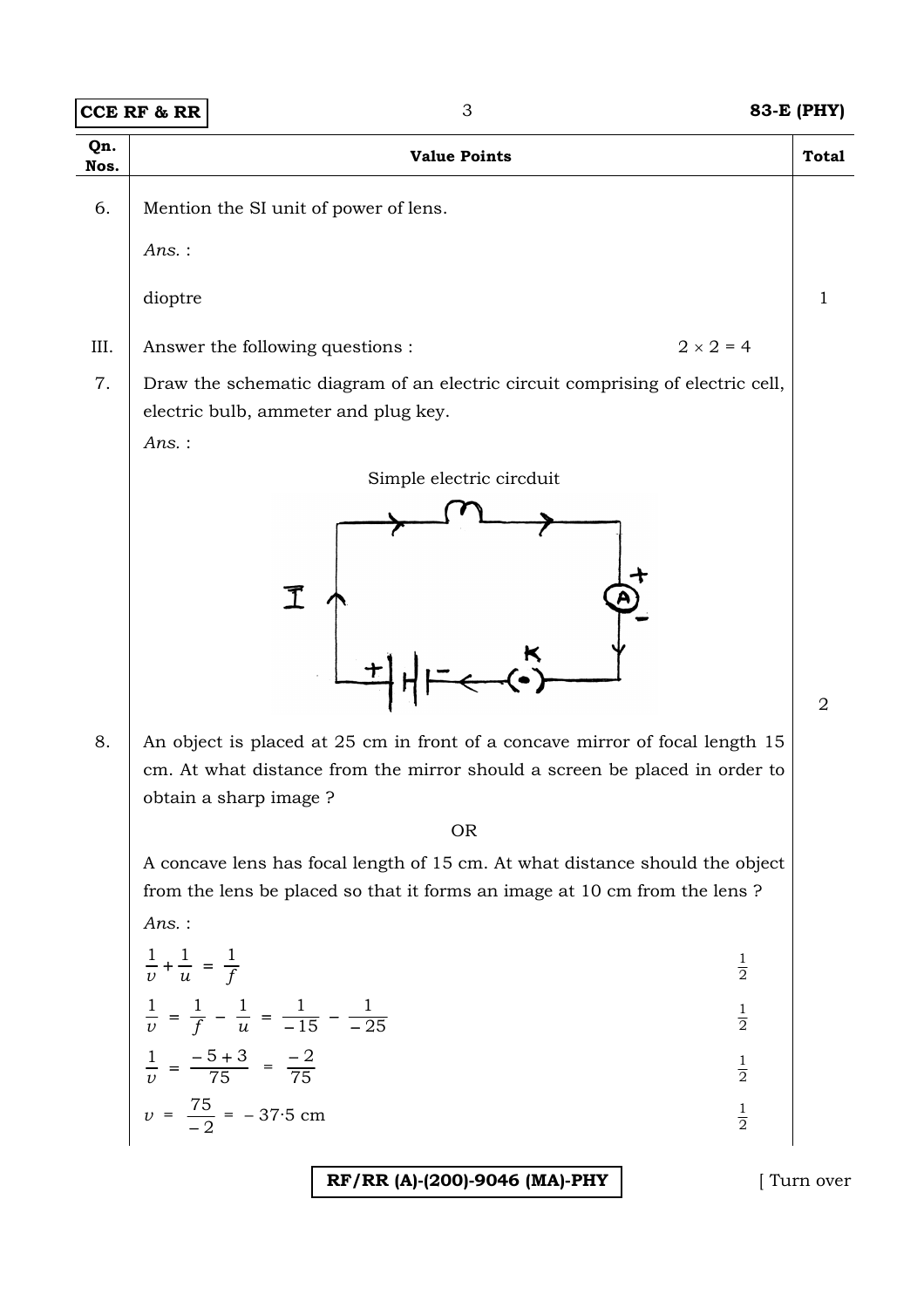#### **83-E (PHY)** 4 **CCE RF & RR**

| Qn.<br>Nos. | <b>Value Points</b>                                                                        | <b>Total</b> |  |
|-------------|--------------------------------------------------------------------------------------------|--------------|--|
|             | The screen should be placed at a distance of 37.5 cm, in front of the concave              |              |  |
|             | mirror.                                                                                    | 2            |  |
|             | <b>OR</b>                                                                                  |              |  |
|             | $\frac{1}{v} - \frac{1}{u} = \frac{1}{f}$<br>$\frac{1}{2}$                                 |              |  |
|             | $\frac{1}{u} = \frac{1}{v} - \frac{1}{f} = \frac{1}{-10} - \frac{1}{-15}$<br>$\frac{1}{2}$ |              |  |
|             | $\frac{1}{u} = \frac{-3+2}{30} = \frac{-1}{30}$<br>$\frac{1}{2}$                           |              |  |
|             | $\frac{1}{2}$<br>$u = -30$ cm                                                              |              |  |
|             | The object is placed at a distance of 30 cm from the concave lens.                         | 2            |  |
| IV.         | $3 \times 3 = 9$<br>Answer the following questions :                                       |              |  |
| 9.          | Which is the major component of biogas? Write four characteristics of a                    |              |  |
|             | good source of energy.                                                                     |              |  |
|             | <b>OR</b>                                                                                  |              |  |
|             | Which element is used in making solar cell ? Write any four advantages of                  |              |  |
|             | solar cells.                                                                               |              |  |
|             | Ans.:                                                                                      |              |  |
|             | Methane / $CH_4$<br>1<br>$\star$                                                           |              |  |
|             | Characteristics of a good source of energy :                                               |              |  |
|             | $\frac{1}{2}$<br>Which has do a large amount of work per unit volume or mass<br>$\star$    |              |  |
|             | $\frac{1}{2}$<br>Must be easily accessible / available<br>$\star$                          |              |  |
|             | $\frac{1}{2}$<br>Must be easy to store and transport<br>$\star$                            |              |  |
|             | Must be economical.<br>$\star$                                                             |              |  |
|             | $\frac{1}{2}$<br>(Any other suitable answer)                                               | З            |  |
|             | <b>OR</b>                                                                                  |              |  |
|             | RF/RR (A)-(200)-9046 (MA)-PHY                                                              |              |  |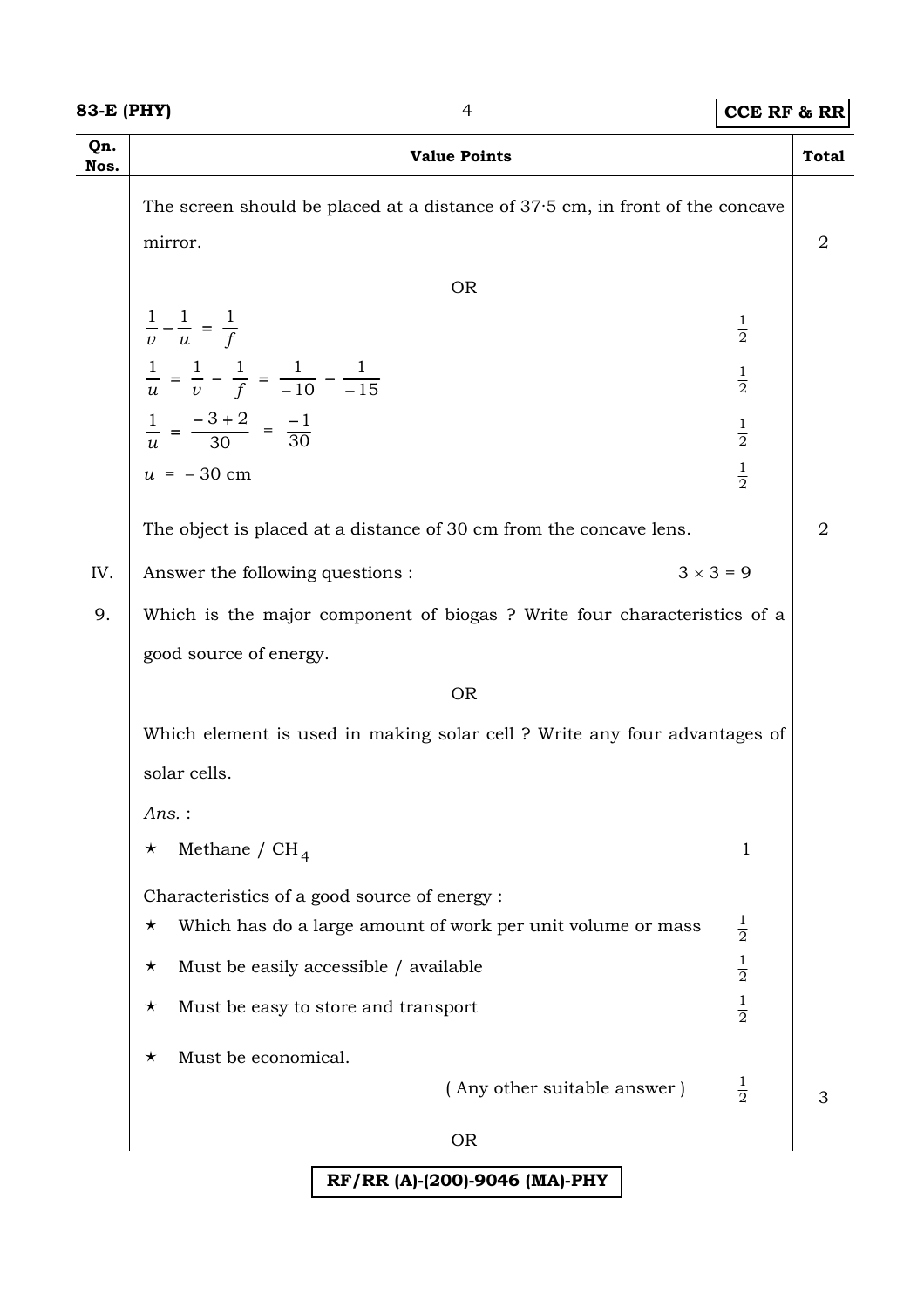| <b>CCE RF &amp; RR</b> |  |  |  |
|------------------------|--|--|--|
|------------------------|--|--|--|

**CCE RF & RR** 5 **83-E (PHY)** 

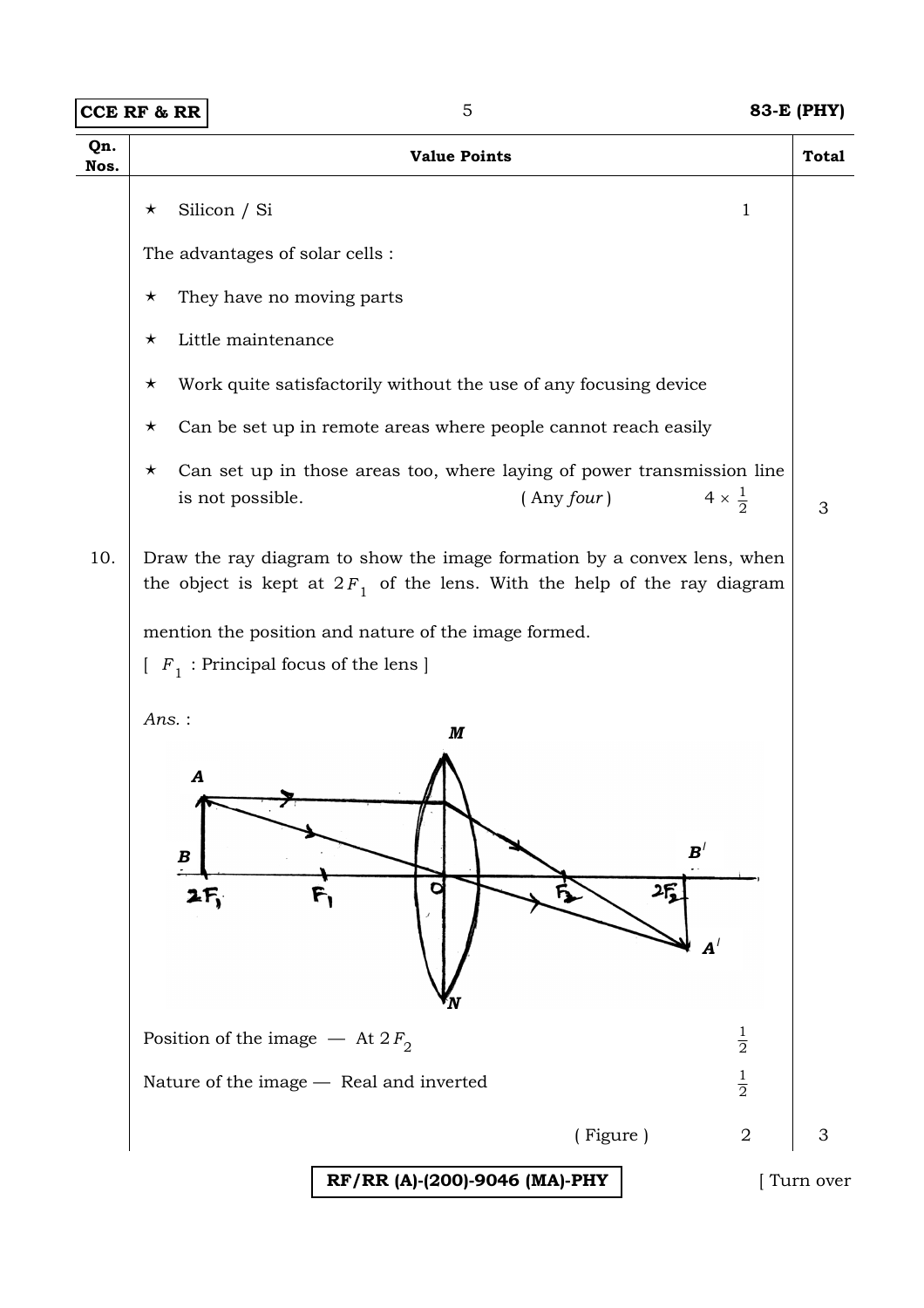| Qn.<br>Nos. | <b>Value Points</b>                                                                                                                                                                                                        | <b>Total</b> |  |
|-------------|----------------------------------------------------------------------------------------------------------------------------------------------------------------------------------------------------------------------------|--------------|--|
| 11.         | What are the functions of an earth wire ? It is necessary to connect the                                                                                                                                                   |              |  |
|             | electric appliances having metallic body to earth wire in domestic electric                                                                                                                                                |              |  |
|             | circuit. Why? Explain.                                                                                                                                                                                                     |              |  |
|             | <b>OR</b>                                                                                                                                                                                                                  |              |  |
|             | Explain Faraday's experiment related to electromagnetic induction. Mention                                                                                                                                                 |              |  |
|             | the difference between direct and alternate current.                                                                                                                                                                       |              |  |
|             | $Ans.$ :                                                                                                                                                                                                                   |              |  |
|             | Functions of the earth wire:                                                                                                                                                                                               |              |  |
|             | This is used as a safety measure for appliances have metallic body in<br>$\star$                                                                                                                                           |              |  |
|             | domestic circuit                                                                                                                                                                                                           |              |  |
|             | This provides a low resistance conducting path for the current<br>$\star$                                                                                                                                                  |              |  |
|             | Any leakage of current in the appliances keeps its potential to that of<br>$\star$                                                                                                                                         |              |  |
|             | the earth and the user may not get a severe electric shock.                                                                                                                                                                |              |  |
|             | $1 + 1 + 1$                                                                                                                                                                                                                | 3            |  |
|             | <b>OR</b>                                                                                                                                                                                                                  |              |  |
|             | Take a coil of copper wire having a large number of turns connect the<br>$\star$<br>ends of the coil to a galvanometer<br>$\frac{1}{2}$                                                                                    |              |  |
|             | Take a strong magnet and move its one pole into the coil<br>$\overline{2}$<br>There is a deflection in the needle of the galvanometer. This indicates<br>$\star$<br>$\frac{1}{2}$<br>the presence of a current in the coil |              |  |
|             |                                                                                                                                                                                                                            |              |  |
|             | Likewise, when the magnet is withdrawn back then also the needle of<br>$\star$<br>galvanometer deflects and this indicates the presence of electric current.<br>$\frac{1}{2}$                                              |              |  |
|             |                                                                                                                                                                                                                            |              |  |
|             | Direct Current<br>Alternating current<br>$\star$                                                                                                                                                                           |              |  |
|             | Periodically alternating current<br>current flows in one<br>Direct<br>1<br>reverse its direction<br>direction                                                                                                              | 3            |  |

## **RF/RR (A)-(200)-9046 (MA)-PHY**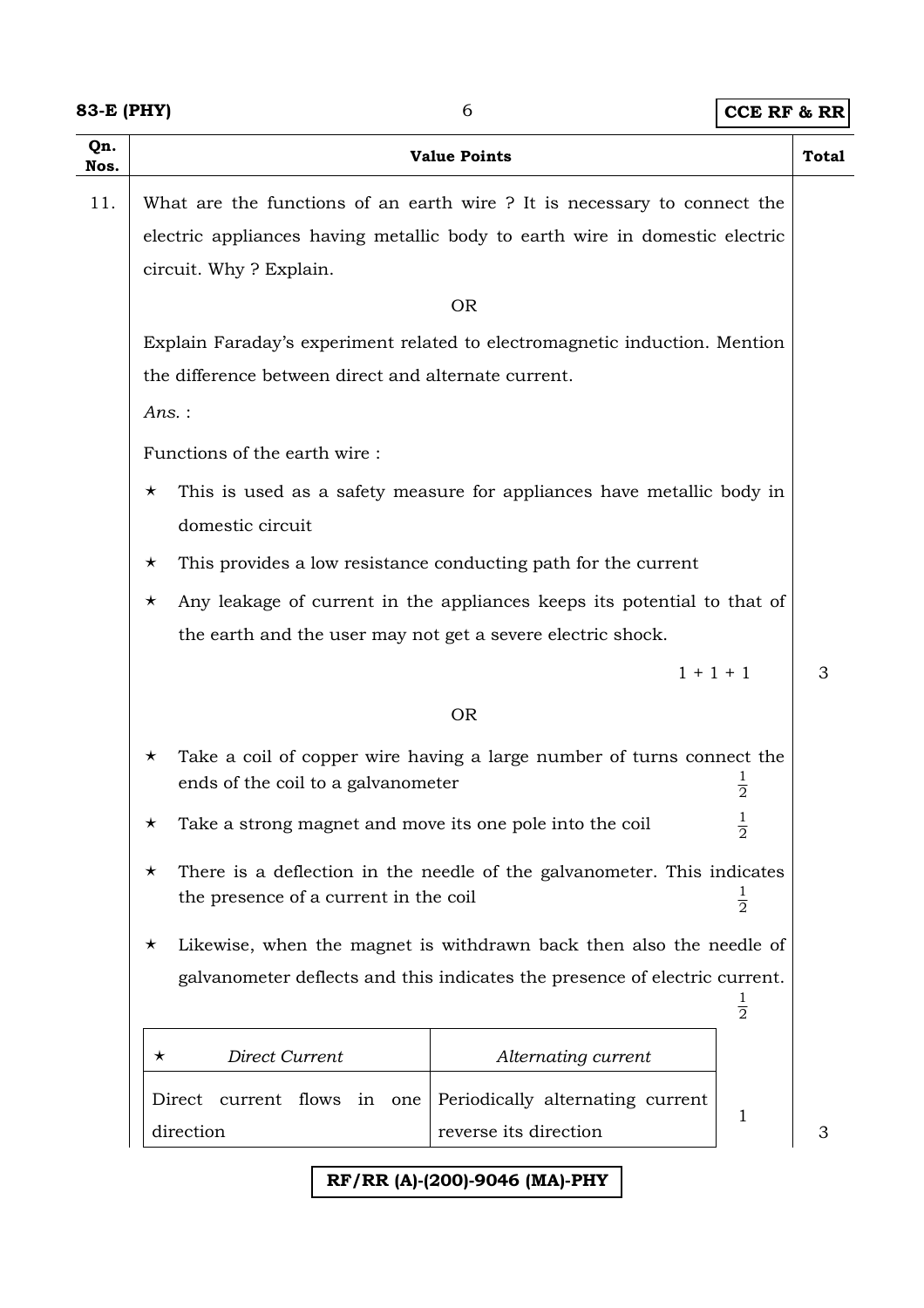|             | <b>CCE RF &amp; RR</b> | $\overline{7}$                                                                                                                                                                                                         | <b>83-E (PHY)</b>  |
|-------------|------------------------|------------------------------------------------------------------------------------------------------------------------------------------------------------------------------------------------------------------------|--------------------|
| Qn.<br>Nos. |                        | <b>Value Points</b>                                                                                                                                                                                                    | <b>Total</b>       |
| V.          |                        | Answer the following question :                                                                                                                                                                                        | $1 \times 4 = 4$   |
| 12.         |                        | What are the advantages of connecting electrical devices in<br>a)<br>parallel in an electric circuit instead of connecting them in<br>series?<br>b)<br>How are ammeter and voltmeter connected in an electric circuit? |                    |
|             |                        | What are their function?                                                                                                                                                                                               |                    |
|             | Ans.:                  |                                                                                                                                                                                                                        |                    |
|             | a)                     | Advantages of connecting electrical devices in parallel are :                                                                                                                                                          |                    |
|             |                        | The parallel circuit divides current through the electrical gadgets.<br>$\star$                                                                                                                                        |                    |
|             |                        | When one component fails, the circuit does not fail<br>$\star$                                                                                                                                                         |                    |
|             |                        | The total resistance in parallel circuit decreases, so that<br>$\star$                                                                                                                                                 |                    |
|             |                        | Electrical gadgets get current as per their resistance required.<br>$\star$                                                                                                                                            |                    |
|             |                        | $($ Any $two)$                                                                                                                                                                                                         | $1 + 1$            |
|             | b)                     | In an electrical circuit ammeter is connected in series<br>$\star$                                                                                                                                                     | $\frac{1}{2}$      |
|             |                        | In an electrical circuit voltmeter is connected in parallel<br>$\star$                                                                                                                                                 | $\frac{1}{2}$      |
|             |                        | Ammeter measures the rate of electric current in a circuit<br>$\star$                                                                                                                                                  | $\frac{1}{2}$      |
|             |                        | Voltmeter measures the potential difference across the ends of a<br>$\star$<br>conductor                                                                                                                               | $\frac{1}{2}$<br>4 |
| VI.         |                        | Answer the following question :                                                                                                                                                                                        | $1 \times 5 = 5$   |
| 13.         | a)                     | What is refraction of light? State two laws of refraction of light.                                                                                                                                                    |                    |
|             | b)                     | What is refractive index of light ? "The refractive index of diamond is                                                                                                                                                |                    |
|             |                        | $2.42$ ." What is the meaning of this statement?                                                                                                                                                                       |                    |

**RF/RR (A)-(200)-9046 (MA)-PHY** [ Turn over